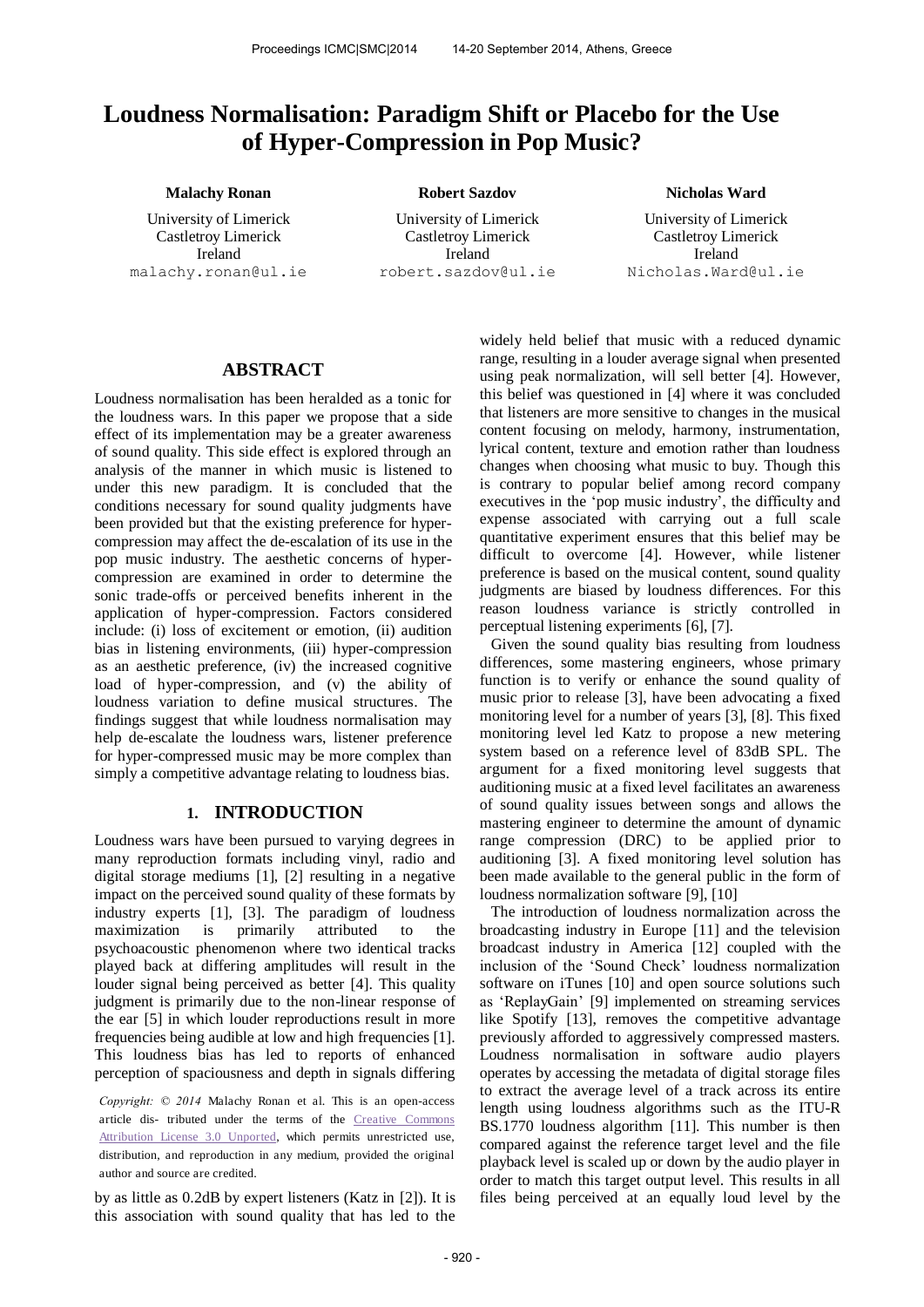listener thereby removing the competitive advantage created by extreme dynamic range compression.

The widespread implementation of this solution has led some commentators to declare that the loudness wars are over [14], [15]. However, this may be an over simplification of the issue in which additional aesthetic factors which contributed to the loudness wars are ignored. Indeed, some engineers have provided anecdotal evidence that the introduction of loudness normalization in Europe has begun to change the way music is being produced and engineered [16]. This would imply that the introduction of loudness normalization has affected the ability of producers and engineers to judge sound quality. However, during the loudness wars, there were frequent calls for an end to the war by numerous authors and music industry professionals, on the grounds that they could perceive a detrimental effect on the quality of music which they attributed to the over compression of dynamic range [3]. This sentiment was not echoed by all involved in music production and music deemed to be of compromised dynamic range is still being produced today [17]

The temptation to over compress the dynamic range led some engineers to compare the use of compression to drug addiction [18]. This addictive nature of compression and its subsequent abuse, has led to the creation of the term 'hyper-compression' [2] to describe the over-use of compression in order to achieve a perceptually louder sound recording [1], [2]. Whilst defining compression as an addiction may be inflammatory, it implies that continued exposure to hyper-compressed music may alter the internal quality meter of the music listener, biasing them towards hyper-compression. In this respect, the definition of a 'normal' amount of DRC is a perpetually moving target dictated by the production processes of the day. However, as loudness normalisation may allow the listener to isolate the subjective quality aspects of the music, in a similar manner to a mastering engineer, the listener may become more aware of sound quality.

This paper examines how loudness normalisation may change the way we listen to music by exploring the issues affecting sound quality judgments in domestic listening environments. An investigation of the aesthetic concerns of hyper-compression is conducted to understand the sensory and cognitive issues underlining the proliferation of hyper-compression during the loudness wars. By understanding the aesthetic motivations for the recent loudness war, we may gain an understanding of the sonic fingerprint of the internal reference of popular music listeners for sound quality in the  $21<sup>st</sup>$  century.

## **2. MUSIC LISTENING IN THE AGE OF LOUDNESS NORMALISATION**

One of the factors credited with facilitating the loudness wars was the perceived unwillingness of the listener to adjust the level dial when one track was marginally louder than another thereby conceding better sound quality to the louder track [1]. In order to determine the intensity change threshold at which listeners will adjust level, Riedmiller et al. conducted an experiment to examine the 'comfort zone' of listeners which was

described as the range within which loudness changes from preferred listening level are considered acceptable [19]. Listeners reported that an increase of 2 or 3dB brought them out of their 'comfort zone' resulting in an increased likelihood of the audio being reduced in level [19]. However, a decrease in level of 6dB was required to prompt listener action. Another experiment conducted by Benjamin in a domestic listening environment sought to gauge the range of levels around the preferred listening level that are accepted as matching the preferred listening level [20]. These domestic listening environments had little background noise and Benjamin found that a +2.91/- 3.78dB level change was enough to prompt listeners to describe the level as noticeably louder/quieter while +6.22/-9.22dB results in the level being perceived as too loud or too quiet [20]. However, Norcross et al. found that listeners were much more sensitive to level changes with subjects on average detecting JNDs of 1.24dB between different programs and JNDs of 0.5dB in the same program [21]. Given that loudness normalisation in broadcast is allowed to deviate  $+/- 2$  LU in America [12] and  $+/- 1$  LU in Europe [22], it can be surmised that under a loudness normalisation paradigm, listeners will be using their level control primarily to set their preferred listening level.

While it may be speculative to suggest that listeners utilising loudness normalisation software in domestic listening environments will be capable of judging sound quality to a comparable degree as that of a mastering engineer with specialized equipment, sound quality judgments are relative measures. Therefore, the playback system that the listener uses, regardless of its perceived quality or cost, becomes the reference by which sound quality is judged. Berger conducted an experiment to determine the preference for the different reproduction formats available [23]. The findings concluded an increasing preference with each additional year for the sound of MP3s over vinyl and other digital formats of higher quality [24]. Berger concluded that students that regularly download music from the internet and have grown up with the iPod as their main music player, prefer the sound of MP3s [23]. These results suggest that over an extended period of time the reproduction format will be absorbed into long-term memory and act as a sound quality reference.

In contrast to recording studio environments, the reference signal in domestic listening environments must compete with other signals for the listener's attention. Blauert defines noise as sounds which give rise to unwanted auditory events [25] which, in this context, may constitute any signal that interferes with the listeners perception of music from their playback system. The findings of Pearsons et al. indicate that preferred listening levels increase as background noise increases [26]. Furthermore, Bradley found that for every 1dB of background noise, listeners raised the level by 0.7dB to remain at the preferred listening level [27]. These preferred listening levels, were found to be an average of 61dB Leq [27]. Coincidentally, Ventry et al. in [20] found that in a hearing test booth designed to have low background noise, the most comfortable loudness level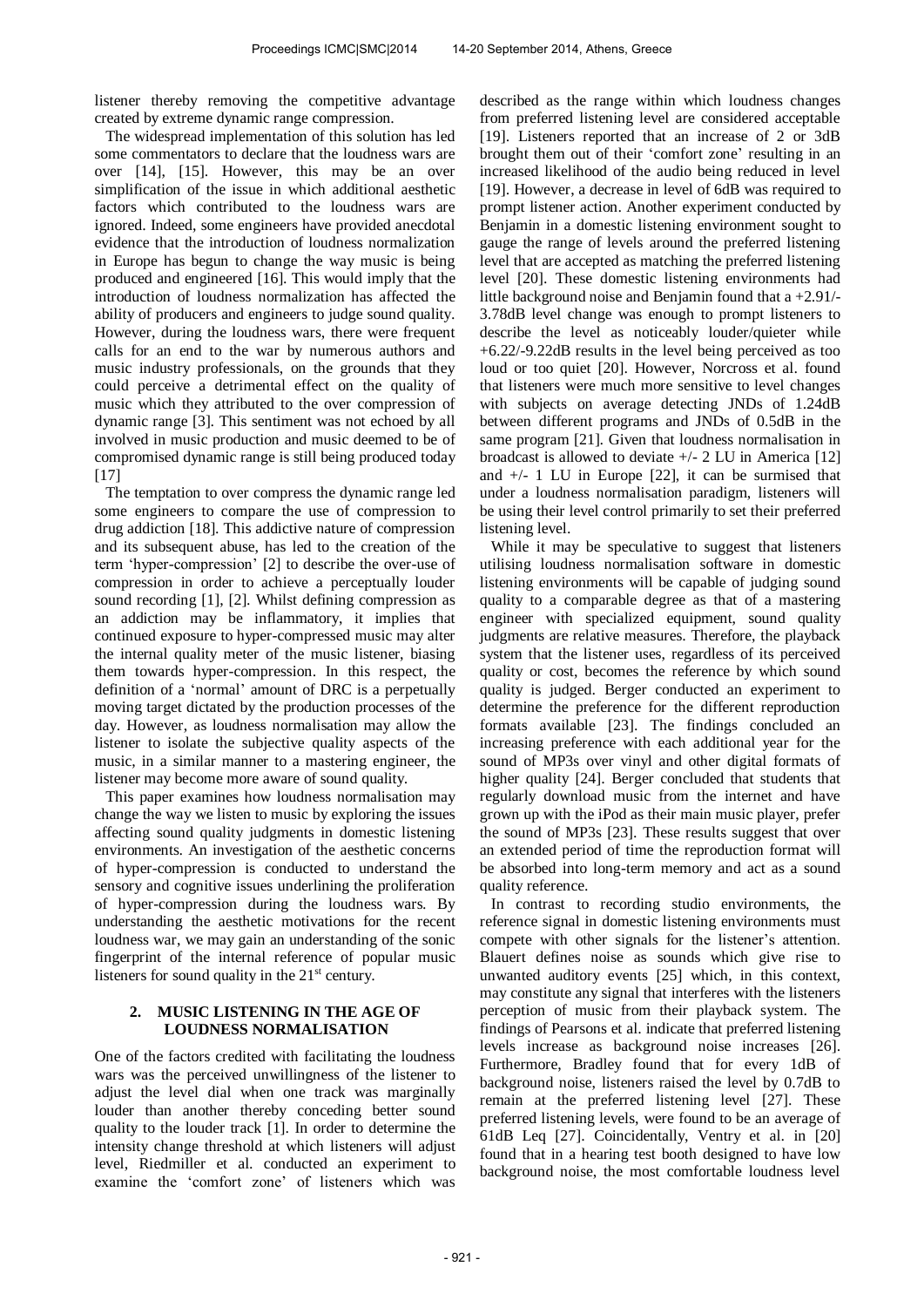for speech was found to be 49.3dB(A) but the task may also involve a different level of attention to a domestic listening environment. This illustrates that the preference for listening level is highly dependent on background noise and the listener's task.

It is proposed that the ability to listen to music at consistent preferred loudness levels in a domestic environment may act as a method of auditory training facilitating a greater awareness of sound quality between different artists auditioned contiguously. While sound quality judgments have traditionally been conducted under experimental conditions or in recording studios, it is proposed that this new music listening paradigm may alter listeners' perception of 'good' sound quality. It is further proposed that this may lead to a more active interest in sound quality in much the same manner as hi-fi enthusiasts in the 1950s pursued the notion of 'presence' [1].

Given that loudness normalisation has created the conditions necessary to facilitate a greater awareness of sound quality, it is important to understand how music listeners will be assessing the sound quality of their music collection. Figure 1 illustrates the process involved in product sound quality judgments where subsequent to the perception of the event, the process is affected by non-auditory modalities, cognition, action and emotional factors until we arrive at an auditory event sound [28]. This mental representation of the acoustic event is referred to as a stream and this stream must compete with other streams for the attention of the listener [29]. These additional streams are outside of the control of the music producer and provide the reason for the low correlation between what we actually hear and the acoustic event [25]. However, while the listener is absorbing input from external factors in a domestic listening environment, the resulting judgment is compared against a reference held in the long-term memory (Figure 1). In this manner, if presented with two versions of the same track, the listener's internal reference may bias the resulting sound quality assessment in favour of the sonic characteristics of their music collection [22]. If their music collection contains primarily hyper-compressed material then it has been suggested that the listener may be biased towards the sonic traits associated with the resulting sound quality [30]. The factors influencing listener preference for dynamic range compression have been proposed to include: prolonged exposure to hyper-compressed music, musical genre preference, perceptually salient sound quality attributes resulting from hyper-compression and the education and training of the listener [30].



Figure 1 product sound quality judgments adapted from [28]

## **3. INVESTIGATING THE AESTHETIC CONCERNS OF HYPER-COMPRESSION**

Taking into account the improved listening conditions of domestic listeners as a result of loudness normalisation, what follows is a discussion of the aesthetic concerns of hyper-compression highlighting the possible sonic tradeoffs or perceived benefits inherent in the application of hyper-compression.

## **3.1. Loss of excitement and emotion**

One of the concerns about hyper-compressed music is that it reduces the emotional and dramatic impact of music, resulting in less active listening which may prevent listeners from bonding with music [2]. This raises the issue of whether variation in loudness is a primary mechanism used to perceive emotion in music. There are numerous theories outlining how emotion relates to cognitive processes and a good summary is available in [31].

One theory proposes that emotions and cognitive processes are integrated through the use of somatic markers where visual images are marked with an emotional association, which helps to increase the speed with which decisions can be made [32]. Some of the mechanisms connecting music and emotion may be automatic and some may require cognitive processing. The varying loudness levels lead to an automatic emotional response and unexpected events provide a heightened sense of arousal followed by a cognitive appraisal [32]. This heightened sense of arousal has been attributed to a physiological response correlated with the approach of a sound source towards the listener [33]. At high intensities, loudness sensitivity increases providing more acute arousal cues for sources closer to the listener [33]. It is these defensive systems that Bradley and Lang believe determine our expression of emotion through sound [34]. Schubert found that 60% of variation in arousal response can be attributed to the musical features of loudness and tempo [35] both of which relate to the awareness of the speed of approaching objects. Juslin and Västfjäll also attribute psychophysical cues such as loud and sudden events to increased arousal which aids the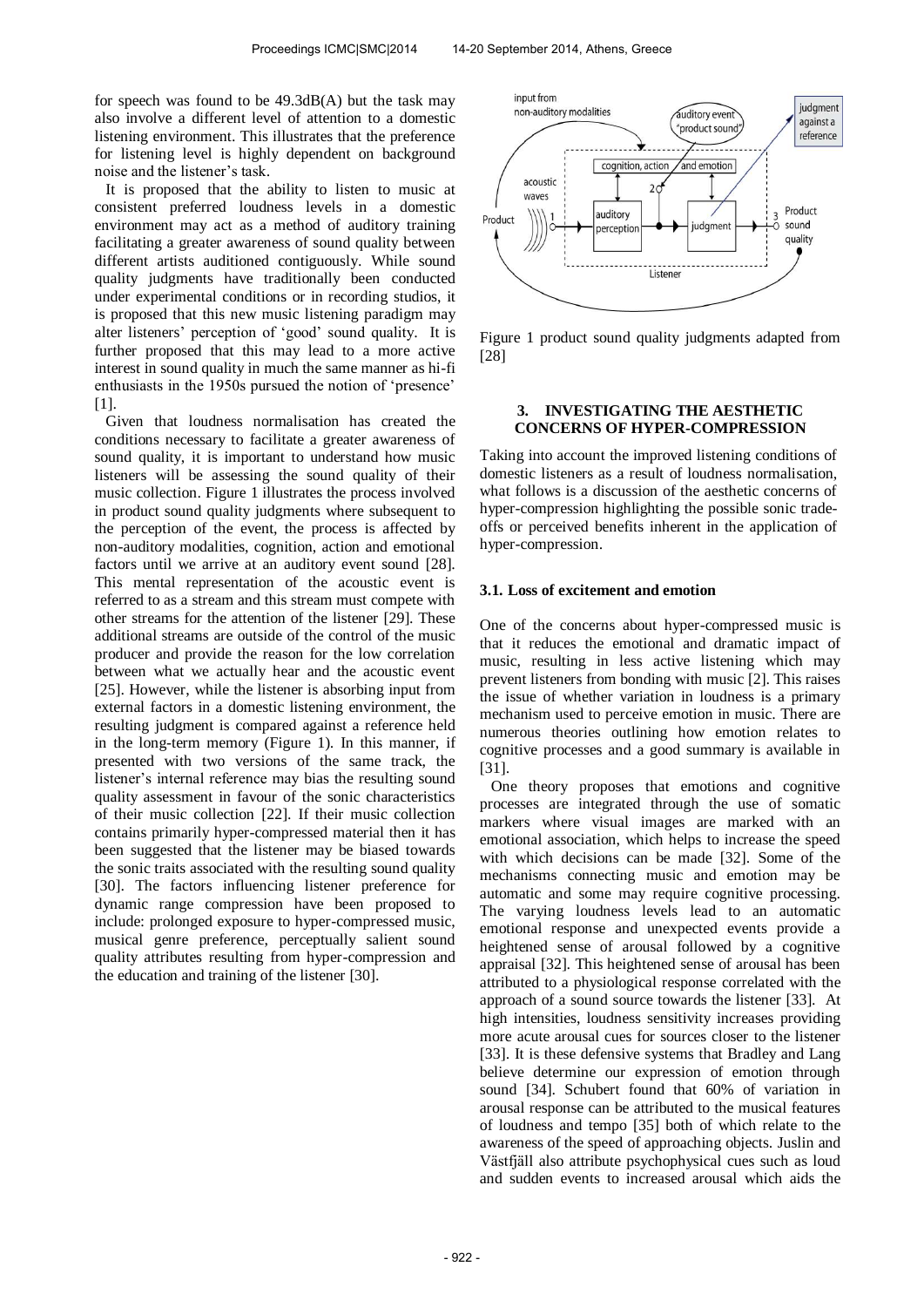perception of emotion [36]. Hyper-compression will reduce 'loud sudden' events through the restriction of dynamic range implying that listeners will not receive the priming cues required to perceive emotion in music.

Dean et al. sought to determine if changes in listeners perception of arousal correlated with changes in intensity/loudness [34]. The intensity profiles of a number of recordings of varying genre were reversed and both versions presented to the listeners. The results showed that intensity had a direct impact on perceived arousal. This suggests that intensity profiles are a major source of continued perceived arousal in music and while arousal is but one component of emotional response to music, it is considered an important one. Furthermore, the reduction of dynamic range was shown to have an adverse effect on the emotional impact of music [37]. In this manner, we can deduce that varying intensity does provide emotional cues to the listener and restricting the dynamic range may affect the emotional cues available to the listener. It seems plausible then to suggest that when we restrict dynamic range through hyper-compression, we are removing one of the composer's tools for conveying emotion.

Further evidence of the connection between emotion and dynamic range is presented in [38] in which it is proposed that melody and rhythm contain few emotional cues for the listener. Instead, it is proposed that music reflects the dynamic patterns of emotion including tension and release, motion and rest, preparation and fulfillment, and sudden change among others. All of these parameters are lost in hyper-compressed music, which includes little variation of loud and quiet with the presentation remaining at a similar level for the duration. A further theory states that emotion is created through the subtle deviation from our expectations [39]. Mandler concurs, attributing emotion to the creation of expectations in the listener and then the violation of these expectations in subtle ways [40]. Cabrera states that building tension and expectation involves increasing the overall 'size' of the sound by increasing the intensity of the sound and Huron states that an augmentation of sound sources further helps to achieve this [41]. In this manner, the ability to create tension and expectation without audible artifacts in hyper-compressed music is diminished due to the proximity of the RMS level to the 0dBFs peak level, leaving little headroom for intensity changes with the introduction of additional instrumentation. However, the findings of Bishop et al. suggest that listeners of classical music have the ability to imagine loudness variation in the absence of corresponding environmental input [42]. This indicates that in the absence of intensity differences through hypercompression, the listener may imagine the required cues in order to derive the emotional response intended by the composer. However, further research is required to determine the effect of hyper-compression on the perception of emotional cues.

#### **3.2. Audition bias in listening environments**

The listening environment used to audition music may have a profound effect on a listener's preference for DRC. In an environment, the signal carries the desired information (the music) and all other signals present are considered undesired information or 'noise' [25]. Environmental noise in locations such as shops, factories, cars and noisy city apartments consists of broadband noise composed of a number of signals from varying sources fused into a single perceptual construct. Broadband environmental noise is a much more efficient method of masking sounds than tonal masking at each of the critical bands [43]. Therefore, in order for music to be accurately perceived, it may need to provide a consistent average level in order to remain above the noise floor at all times. This is due to frequency or simultaneous masking, in which loud signals mask other signals at nearby frequencies creating a masking threshold within which the quieter signals will become inaudible [40]. Given the correlation between preferred listening level and background noise outlined in section 2 and the ability of loudness normalisation to match program loudness, a hyper-compressed master with a narrow dynamic range may be preferred in environments with greater levels of noise.

Wagenaars presented subjects with an uncompressed stimuli followed by the compressed stimuli and asked subjects to rate the sound quality [44]. It was found that the compressed signal was moderately preferred to the uncompressed, only under noisy conditions. Another experiment in [44] examined the effect of compression in a normal living environment where only the degree of compression (ratio) and the sound level were adjusted. This experiment confirmed that only under noisy conditions was compression preferred and there is a perceived decrease in sound quality when compression increases. It is worth noting that this experiment was conducted in 1986 when the loudness wars had not yet begun [45]. A repeat of this experiment with listeners that have lived through the loudness wars may provide an indication of the effect of the loudness wars on the preference for DRC. This preference for DRC in noisy environments may impact the growing number of listeners using portable media players as their primary means of listening to music [46].

Lund found that listeners have a well-defined dynamic range tolerance (DRT) that varies with environmental noise level. DRT is a continuum containing the preferred average window plus some peak headroom [46]. Within this environment specific DRT continuum, the listener can understand speakers, instruments are heard clearly and there are no sudden loud sounds. However, if the level regularly fluctuates outside this range the listener becomes annoyed. Therefore material with a wide dynamic range may prove unsuitable to communicate the desired information to the listener in noisy environments due to the risk of causing damage to the listener's ears. Given the increasingly noisy environments in which we live, and the preference for a 5-10dB louder level when listening on headphones rather than loudspeakers [46],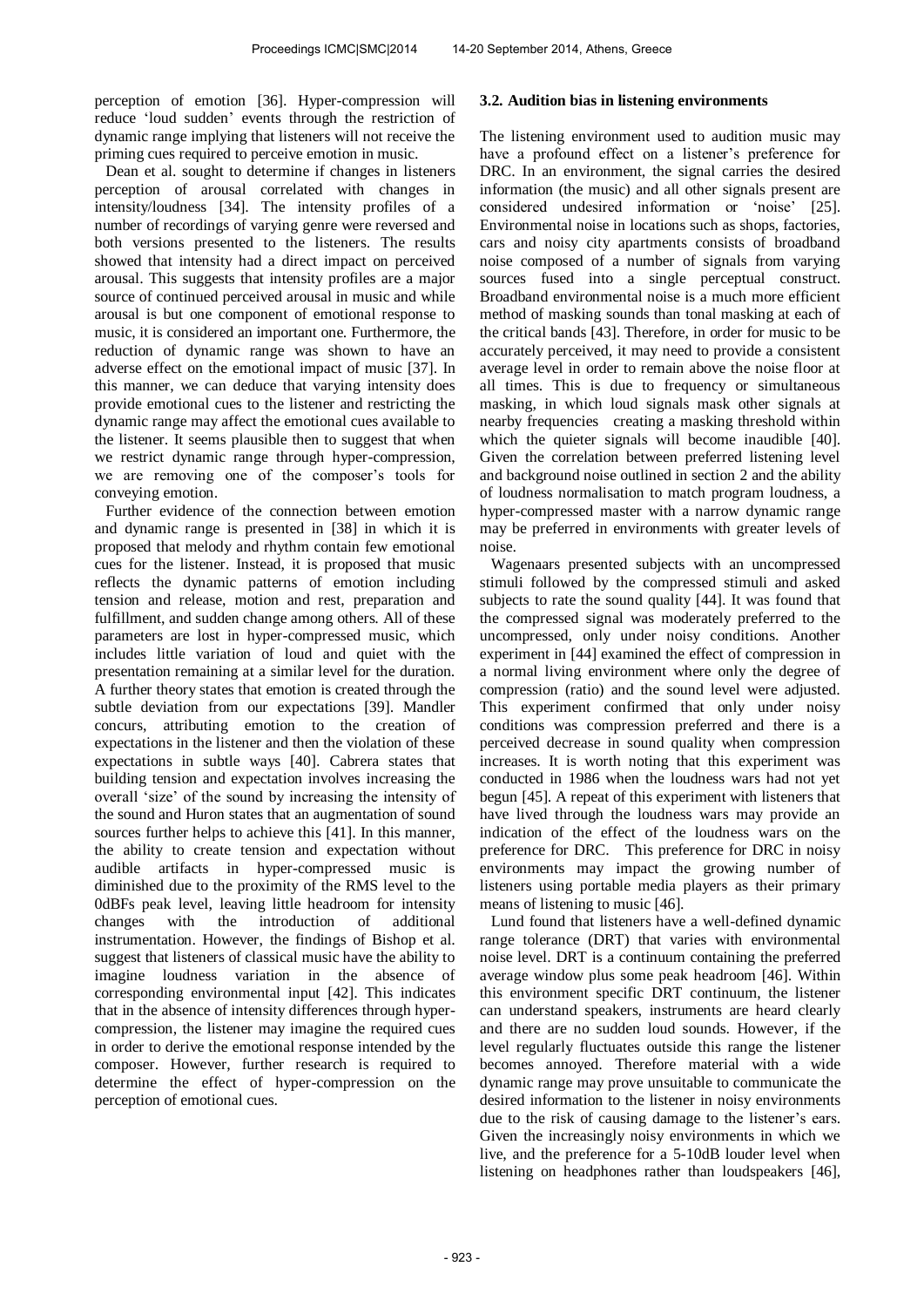listeners may prefer the consistent level associated with hyper-compression in order to prevent hearing damage from loud sudden events in wide dynamic range material. In this manner, the varying environmental noise levels that accompany portability coupled with in-ear headphones that provide little or no isolation from noise may have facilitated a trend for hyper-compressed music during the loudness wars.

Wolters et al. suggested that consumers want their content on portable media players to be presented in a form that matches their listening environment [47]. In an effort to address this issue, Vickers suggested that manufacturers provide playback compression options particularly for devices that operate in noisy environments such as car radios. A DRC option on listening devices would likely remove any competitive pressure to make 'louder' masters and provide a more user-oriented listening experience.

## **3.3. Hyper-compression as aesthetic preference**

As previously discussed in section 2, hyper-compression may be an aesthetic preference due to extended exposure to the attributes associated with this type of processing. It has also been linked to genres such as grunge, heavy metal, glitch and shred in which hyper-compression, clipping, aliasing and distortion are the tools used to achieve this aesthetic [2]. Mastering engineers in these genres may intentionally clip the A/D converters in order to increase loudness and add distortion to the signal [48]. Furthermore, while the output of analogue distortion is driven by the frequency of the input and therefore harmonically related, digital distortion such as aliasing is related to the sampling frequency resulting in sum and difference signals un-correlated to the original signal being introduced [49]. The introduction of these inharmonic components may lead to the enhanced perception of dissonance, a desirable component of these genres. This genre specific preference for digital distortion contrasts with the industry wide call for a reduction of the peak level read from a peak program meter (PPM) to -1dBFs in order to avoid clipping when creating a lossy codec, performing sample rate conversion and when playing through a DAC [16]. Given the bias for dissonance created by digital distortion, the promotion of loudness normalisation may not remove hyper-compression from the aesthetic of these genres.

The introduction of the Solid State Logic console heralded a revolutionary design approach in which a compressor was available on every channel [1]. This console has been credited with changing the sound of popular music [1] but it was the console's bus compressor that earned the moniker the 'good' button [18] highlighting an aesthetic preference for DRC among musicians and engineers. Mix bus compression was alleged to make the recording sound like a 'record' or akin to the songs heard on the radio and to please the artists, the engineers added the compression at the mixing stage [18]. This positive association with DRC has been suggested to have been learned in the long-term memory [30] and associated with a preference for hypercompression. Producers such as Rick Rubin, who produced Metallica's hyper-compressed album 'Death Magnetic', are associated with a sound quality that is lively, loud, exciting and perceived as 'jumping out of the speakers' [50]. However, Rick Rubin is not the first producer to use compression in order to obtain a sound that jumps out of the speakers. Joe Meek famously applied what was considered outrageous amounts of compression (for the 1960s) in order to create this effect [1].

Given that Electronic Dance Music (EDM) has no direct natural reference in the real world, the reference for judging the amount of compression to use is provided by other professionals working in the genre. As EDM is a relatively new genre associated with digital audio, which is linked to hyper-compression [1], practitioners most likely learned their craft and how to use compression during the loudness wars. This may have affected their preference for DRC and as there is no real world equivalent to many EDM instruments, the music released becomes the reference. If this music is hyper-compressed, then it is likely that other artists emulating this sound will employ similar levels of DRC.

The effect of recording on the globalisation of performance in classical music has been well documented [51] and given the ubiquitous access to the same technology, a globalisation of sound among genres is likely. Furthermore, the trends in classical music performance over the twentieth century are clearly preserved on recordings [51] which provokes the question of how the aesthetic preference for hyper-compression in this era will be perceived by future generations?

## **3.4. Increased cognitive load of hyper-compression**

A side effect of using DRC to balance relative levels is the creation of what has been termed a more coherent result due to the ability of compression to fuse individual sound sources together [52]. Moore reported that a number of studies found that coherent amplitude changes tend to perceptually fuse sounds together whereas uncorrelated changes segregate the sounds [53]. When the components are amplitude modulated in the same way, they become fused together into a single percept and they are listened to as a whole [53]. This can also lead to difficulty in perceiving individual sound sources within a complex signal, presented to the listener as a reproduced scene. This relates to the brain's ability to use the common modulation of sources as a means of grouping them together or, conversely, the lack of common modulation as a means of identifying them as individual sources. When this process is interrupted by the compression of a group of sources, a common modulation envelope is applied to all of the instruments in the reproduced scene. The type of common modulation applied to the signal is determined by the time constants selected on the compressor and may be largely responsible for the widely acknowledged 'gluing effect' when applied to a group of sources.

When using analogue compressors or digital processors with non-linear distortion modeling such as dynamic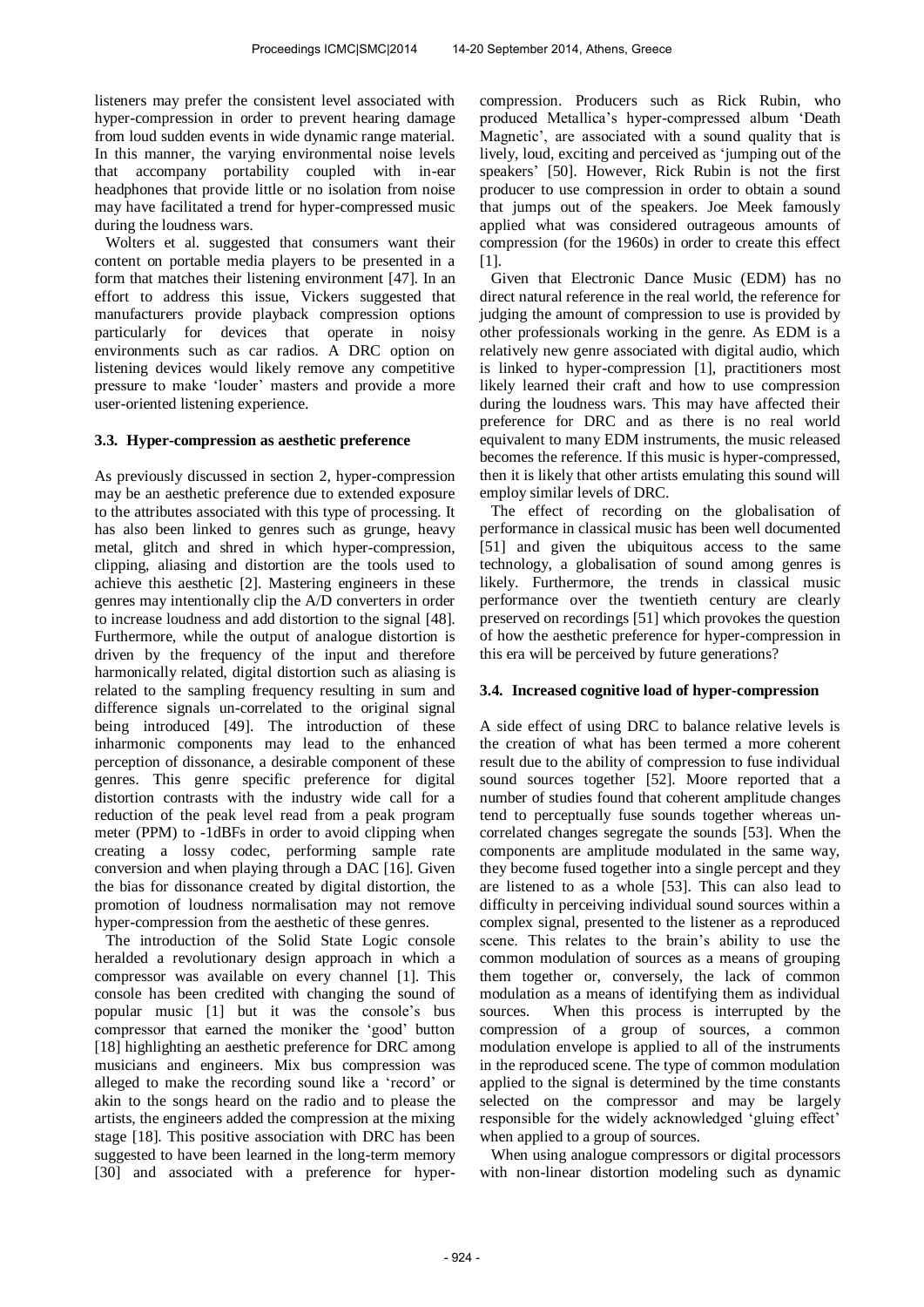convolution [54], the processor will apply harmonics to the signal determined by its topology or modeling. This application of harmonics of fixed relative power to a group of instruments may provide a coherent coloring to the sound scene. However, there is currently no research to support the notion that harmonic modulation will support perceptual grouping when both sources are modulated coherently [53]. Differences in timbre support stream segregation [55]. When two melodies are played together using different timbres, listeners find it easier to identify changes in the melody than when both timbres are similar. It seems possible then that the application of fixed harmonics to a group of instruments may make it more difficult to perceptually segregate sources. Further research on this point is needed. This proposed trade-off between DRC and stream segregation resembles the trade-off between pitch and timbre when determining the perceptual organisation of a sequence of notes [56]. This trade-off states that when listeners are presented with a sequence played by two instruments, with a large difference in timbre and a small difference in pitch, the percept heard will be that of grouping by timbre. The opposite is also true.

This fusing together of individual sound sources through the use of compression elicits a varying preference response among listeners and engineers [18]. These subjective responses may be related to the manner in which the listener engages with the material. Critical listeners, such as musicians and engineers, often complain about hyper-compression [3], [16] as they may need to be able to hear all of the instruments separately and the heavy application of compression may obscure the individual stream segregation of these sources. On the other hand, listeners relegating music to background sound may prefer the music to fuse together perceptually into a single source as the role of the individual instruments may be of less concern and wide dynamic range may draw too much attention to the music. These application specific listening modes may dictate the degree of compression preferred by different listeners.

### **3.5. Loudness variation defining musical structure**

One of the arguments against aggressive DRC is that some genres, such as the alternative music of the early nineties and late eighties, relied on loudness differences between verse and chorus as a structural element [2]. In acoustic ensembles, when loud notes fall on the down beat, they provide a tonal stability to the music [57] and hyper-compression may remove the strength of the downbeat perceived by the listener thus removing some of the composer's artistic intent. Furthermore, melodies are often accompanied by a level boost and a 20 ms lead time in acoustic ensembles [57] to enable streaming of the lead instrument(s) as the foreground sound. Due to the excessive use of DRC during the loudness wars, these performance attributes are simulated with macro-dynamic volume automation post-compressor [3] and via the nudge function in Pro Tools [58] respectively. While the loudness wars all but ended the ability to use loudness as a defining musical structure, new structures were born out of necessity. Engineers began to use the frequency range as a method of defining musical structure where choruses are signified by an expanding of the frequency bandwidth of the music at the low and high frequencies and a widening of the sound stage in contrast to the verses [59]. In this regard, the legacy of the loudness wars on music production processes has yet to be discussed and future research is needed.

## **4. CONCLUSION**

This paper examined the factors affecting music listening under the loudness normalization paradigm, highlighting the manner in which loudness normalisation may facilitate a renewed interest in sound quality. Given that loudness normalisation has been associated with an end to the loudness wars, the aesthetic concerns of hypercompression were discussed in order to further understand the reasoning for the use of hypercompression beyond simply increasing loudness. In this manner, this paper explored whether the application of hyper-compression can truly be eradicated through the proliferation of loudness normalisation. The findings suggest that while loudness normalisation may help in this regard, listener preference for hyper-compressed music may be a more complex issue than simply relating to loudness bias. Further research is needed concerning the aesthetic factors contributing to listener preference for hyper-compression and the music production techniques created as a direct result of the loudness wars.

## **5. REFERENCES**

- [1] G. Milner, Perfecting sound forever: an aural history of recorded music. New York: Faber and Faber, 2010.
- [2] E. Vickers, "The loudness war: Background, speculation, and recommendations," in Audio Engineering Society Convention 129, 2010.
- [3] B. Katz, Mastering Audio: the art and the science, 2nd ed. London: Focal Press, 2007.
- [4] E. Vickers, "The loudness war: Do louder, hypercompressed recordings sell better?," J. Audio Eng. Soc., vol. 59, no. 5, pp. 346–351, 2011.
- [5] H. Fletcher and W. A. Munson, "Loudness, Its Definition, Measurement and Calculation," J. Acoust. Soc. Am., vol. 5, no. 2, pp. 82–108, 1933.
- [6] ITU-R BS.1116-1, "Methods for the subjective assessment of small impairments in audio systems including multichannel sound systems," International Telecommunications Union, Geneva, 1997.
- [7] S. Bech and N. Zacharov, Perceptual Audio Evaluation-Theory, Method and Application. Chichester, UK: John Wiley & Sons Ltd., 2006.
- [8] B. Katz, "Integrated Approach to Metering, Monitoring, and Leveling Practices, Part 1: Two-Channel Metering," J Audio Eng Soc, vol. 48, no. 9, pp. 800–809, 2000.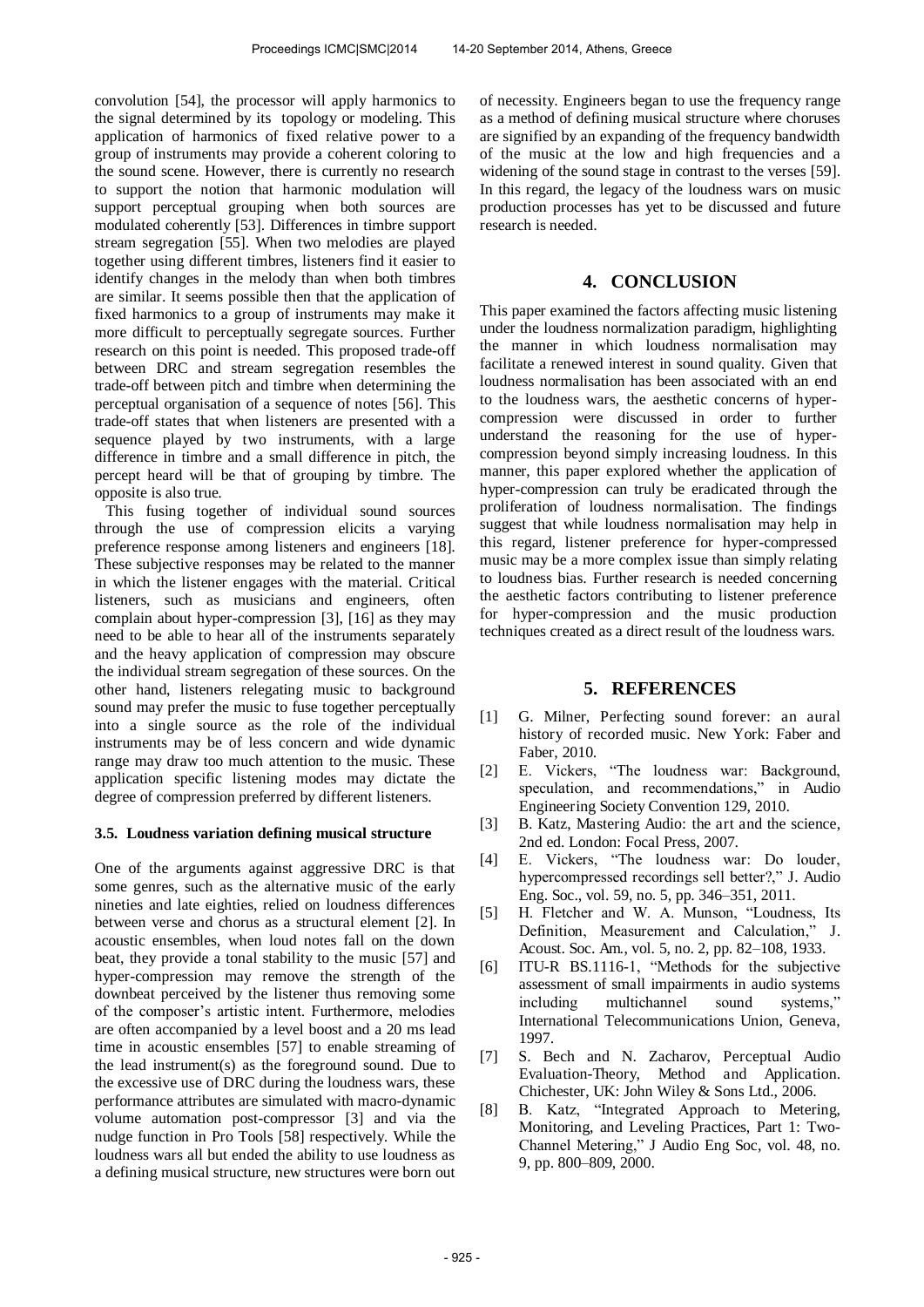- [9] Hydrogen audio, "ReplayGain 1.0 specification," 28-Mar-2014. .
- [10] Apple, "iTunes: About Sound Check," 23-Sep-2010. .
- [11] ITU-R BS.1770-3, "Algorithms to measure audio programme loudness and true-peak audio level," Geneva, 2012.
- [12] "ATSC A/85," 2013.
- [13] "Spotify," 2014. .
- [14] H. Robjohns, "The end of the loudness wars?," Sound on Sound, no. February 2014.
- [15] G. Reierson, "The loudness war is over," Mix, 02-Aug-2011. .
- [16] R. Katz, ITunes music mastering high resolution *audio delivery : produce great sounding music with*  Mastered for iTunes. Waltham, MA: Focal Press, 2013.
- [17] "Dynamic Range database," Album list. .
- [18] B. Owsinski, *The Mixing Engineer's Handbook*, 2nd ed. Boston, USA: Course Technology, 2006.
- [19] C. Robinson, S. Lyman, and J. C. Riedmiller, "Intelligent Program Loudness Measurement and Control: What Satisfies Listeners?," in Audio Engineering Society Convention 115, 2003.
- [20] E. Benjamin, "Preferred Listening Levels and Acceptance Windows for Dialog Reproduction in the Domestic Environment," in Audio Engineering Society Convention 117, 2004.
- [21] S. G. Norcross, G. A. Soulodre, and M. C. Lavoie, "The Subjective Loudness of Typical Program Material," in Audio Engineering Society Convention 115, 2003.
- [22] EBU-R128, "Loudness normalisation and permitted maximum level of audio signals," European Broadcasting Union, Geneva, Aug. 2011.
- [23] N. Kelly, "Manic compression: it's killing rock'n'roll -- but the kids like it," Irish Independent, 2012.
- [24] D. Dougherty, "The Sizzling Sound of Music," 03-Jan-2009. .
- [25] J. Blauert, "Cognitive and aesthetic aspects of noise engineering," presented at the Internoise, 1986, vol. 1, pp. 5–14.
- [26] K. Pearsons, R. Bennett, and S. Fidell, "Speech Levels in Various Noise Environments," California, EPA-600-1-77-025, May 1977.
- [27] J. S. Bradley, "Acoustical measurements in some Canadian homes," Can. Acoust., vol. 14, no. 4, 1986.
- [28] J. Blauert and U. Jekosch, "Sound-quality evaluation - A multi-layered problem, ACUSTICA, vol. 83, no. 5, pp. 747–753, 1997.
- [29] A. S. Bregman, *Auditory scene analysis*: the perceptual organization of sound. Cambridge, Mass.: MIT Press, 2001.
- [30] M. Ronan, R. Sazdov, and N. Ward, "Factors influencing listener preference for dynamic range compression," in AES 137 Convention, Los Angeles, in press.
- [31] W. F. Thompson, Music, thought, and feeling: understanding the psychology of music. Oxford: Oxford University Press, 2009.
- [32] A. R. Damasio, *Descartes' error: emotion, reason*  and the human brain. London: Vintage, 2006.
- [33] J. G. Neuhoff, "Perceptual bias for rising tones," Nature, vol. 395, no. 6698, pp. 123–124, 1998.
- [34] R. T. Dean, F. Bailes, and E. Schubert, "Acoustic Intensity Causes Perceived Changes in Arousal Levels in Music: An Experimental Investigation," PLoS ONE, vol. 6, no. 4, p. e18591, Apr. 2011.
- [35] E. Schubert, "Modeling Perceived Emotion with Continuous Musical Features," Music Percept., vol. 21, no. 4, pp. 561–585, 2004.
- [36] P. N. Juslin and D. Västfjäll, "Emotional responses" to music: The need to consider underlying mechanisms," Behav. Brain Sci., vol. 31, no. 05, pp. 559–575, 2008.
- [37] A. Bhatara, A. K. Tirovolas, L. M. Duan, B. Levy, and D. J. Levitin, "Perception of emotional expression in musical performance.," J. Exp. Psychol. Hum. Percept. Perform., vol. 37, no. 3, pp. 921–934, 2011.
- [38] S. K. Langer, Philosophy in a new key: a study in the symbolism of reason, rite, and art, 3rd Ed. Cambridge, Mass: Harvard University press, 1957.
- [39] L. B. Meyer, Emotion and meaning in music. Chicago: University of Chicago Press, 1961.
- [40] G. Mandler, *Mind and body : psychology of*  emotion and stress. New York: W.W. Norton, 1984.
- [41] K. N. Olsen, C. J. Stevens, and J. Tardieu, "Loudness change in response to dynamic acoustic intensity.," J. Exp. Psychol. Hum. Percept. Perform., vol. 36, no. 6, pp. 1631–1644, 2010.
- [42] L. Bishop, F. Bailes, and R. T. Dean, "Musical Expertise and the Ability to Imagine Loudness," PLoS ONE, vol. 8, no. 2, p. e56052, Feb. 2013.
- [43] E. Zwicker and H. Fastl, Psychoacoustics: facts, and models, vol. 22. New York: Springer-Verlag, 1990.
- [44] W. M. Wagenaars, A. J. Houtsma, and R. A. van Lieshout, "Subjective evaluation of dynamic compression in music," J. Audio Eng. Soc., vol. 34, no. 1/2, pp. 10–18, 1986.
- [45] E. Deruty and D. Tardieu, "About Dynamic Processing in Mainstream Music," J. Audio Eng. Soc., vol. 62, no. 1/2, pp. 42–55, 2014.
- [46] T. Lund, "Control of Loudness in Digital TV," in Proc. of the NAB-2006 Convention, 2006.
- [47] M. Wolters, H. Mundt, and J. Riedmiller, "Loudness Normalization in the Age of Portable Media Players," in Audio Engineering Society Convention 128, 2010.
- [48] P. White and M. Houghton, "Crafting loud mixes that sound great," Sound on Sound, Mar-2012.
- [49] F. Rumsey and T. McCormick, Sound and recording. Amsterdam: Elsevier/Focal, 2009.
- [50] "Lars Ulrich takes on the Death Magnetic complainers." [Online]. Available: http://www.musicradar.com/news/guitars/lars-